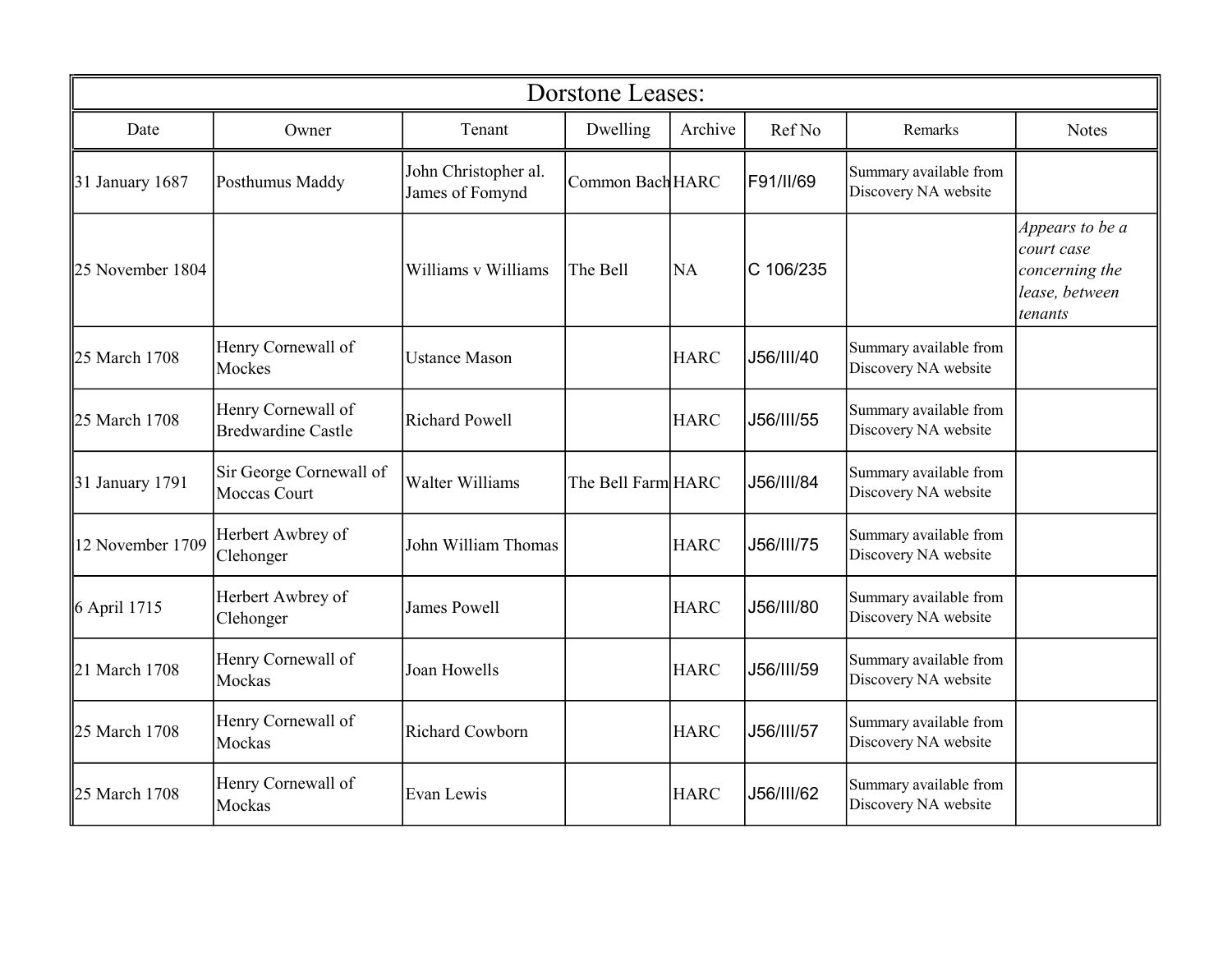| 25 March 1708          | Henry Cornewall of<br><b>Bredwardine Castle</b> | James Loyd                 |                                 | <b>HARC</b> | J56/III/64         | Summary available from<br>Discovery NA website |                                                 |
|------------------------|-------------------------------------------------|----------------------------|---------------------------------|-------------|--------------------|------------------------------------------------|-------------------------------------------------|
| 26 March 1713          | Herbert Awbrey of<br>Clehonger                  | <b>Howell Howells</b>      | The Hollies                     | <b>HARC</b> | J56/III/79         | Summary available from<br>Discovery NA website |                                                 |
| 31 January $1616/7$    | William Myle of<br>Willmoston                   | John Smyth of<br>Willroock |                                 | <b>HARC</b> | F94/II/11          | Summary available from<br>Discovery NA website | Appears to be<br>concerning land in<br>Snodhill |
| 21 March 1673          | Thomas Pember of<br>Bredwardine                 | William Prosser            | The Pitt                        | <b>HARC</b> | F94/II/107         | Summary available from<br>Discovery NA website |                                                 |
| 23 December 1725       | Joseph Mady of Fowmine                          | <b>Walter Morgan</b>       |                                 | <b>HARC</b> | F94/II/203,<br>204 | Summary available from<br>Discovery NA website |                                                 |
| 25 March 1708          | Henry Cornewall of<br><b>Bredwardine Castle</b> | Roger Lewis                |                                 | <b>HARC</b> | J56/III/63         | Summary available from<br>Discovery NA website |                                                 |
| 25 March 1708          | Henry Cornewall of<br><b>Bredwardine Castle</b> | William Fletcher           |                                 | <b>HARC</b> | J56/III/53         | Summary available from<br>Discovery NA website |                                                 |
| 25 March 1708          | Henry Cornewall of<br><b>Bredwardine Castle</b> | Ann Morgan                 |                                 | <b>HARC</b> | J56/III/60         | Summary available from<br>Discovery NA website |                                                 |
| 25 March 1708          | Henry Cornewall of<br><b>Bredwardine Castle</b> | Richard Williams           |                                 | <b>HARC</b> | J56/III/54         | Summary available from<br>Discovery NA website |                                                 |
| 11 February 1789       | Sir George Cornewall of<br><b>Moccas Court</b>  | John Brown                 | Dorstone &<br>Newhouse<br>Farms | <b>HARC</b> | J56/III/53         | Summary available from<br>Discovery NA website |                                                 |
| $\vert$ 25 August 1710 | Herbert Awbrey of<br>Clehonger                  | <b>Clement Williams</b>    | The Lodge                       | <b>HARC</b> | J56/III/76-<br>77  | Summary available from<br>Discovery NA website | Also mentions a<br>Water Corn Mill              |
| 1-2 February 1792      | William Russell                                 | John Merrick               |                                 | <b>HARC</b> | <b>BB2/97</b>      | Summary available from<br>Discovery NA website | Appears to be<br>concerning land                |